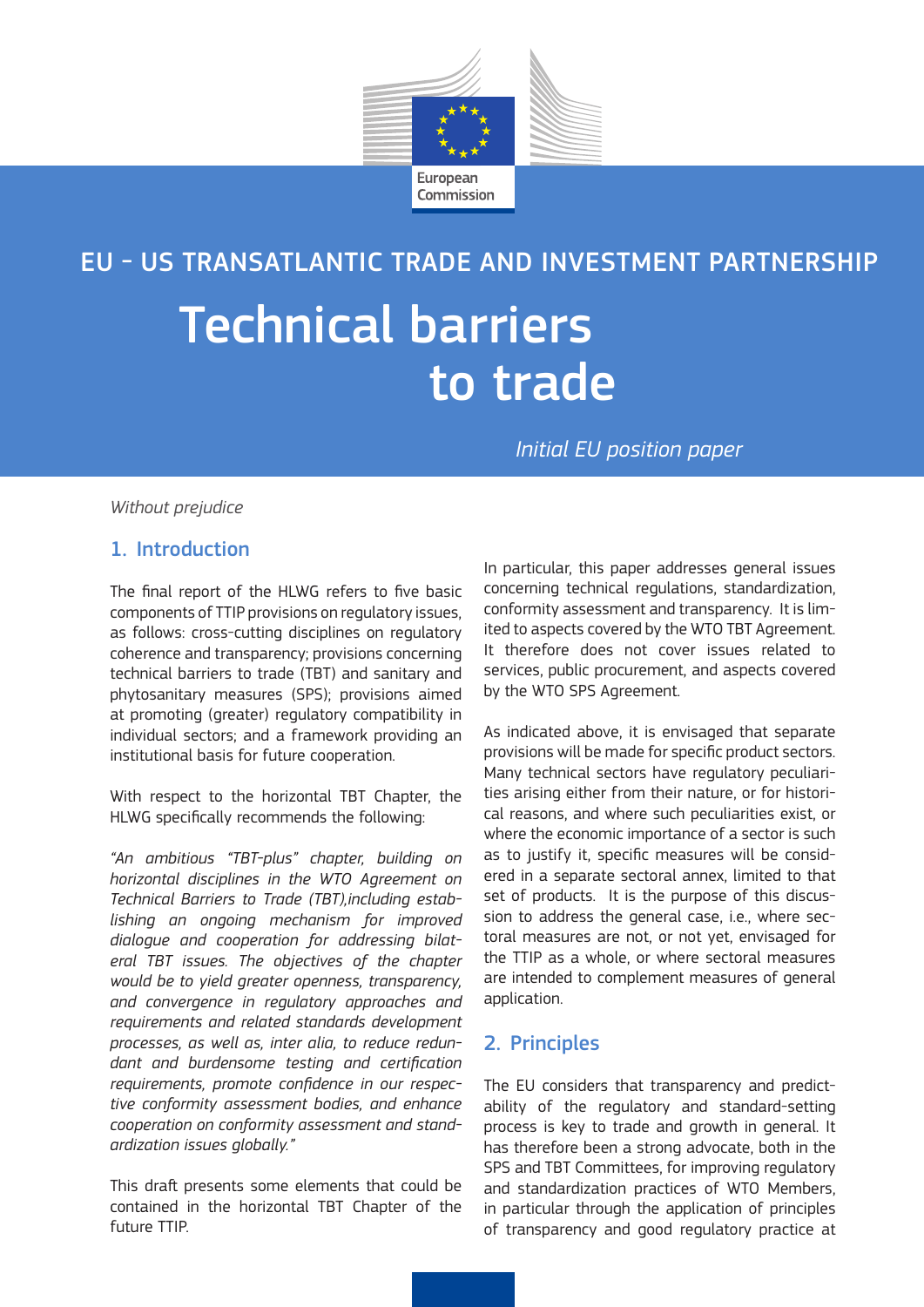all stages of the regulatory and standard-setting process as well as convergence to international standards.

The EU views for the TBT component of the TTIP are based on a number of guiding principles.

First, as far as possible, measures should aim at removal of unnecessary barriers to trade arising from differences in the content and application of technical regulations, standards and conformity assessment procedures.

Second, although compatibility is important, it must be recognised that the systems of the two regions are different, both to meet the specific needs of their economies and for historical reasons, and it is not possible for one side to impose its system on the other; nor can either side be expected to treat its partner more favourably than its own side.

Third, while the need for a high level of protection remains, measures should aim for methods of regulation, standardisation and conformity assessment that are not more trade-restrictive than necessary to achieve the relevant public interest objective, while taking into account the need to give preference to internationally harmonized methods.

Fourth, closer co-operation between the EU and the US should not result in new hindrances to their trade with the rest of the world.

Finally, it should be recognised that there are existing voluntary instruments of transatlantic co-operation in or related to TBT matters, arising from earlier sectoral or general trans-Atlantic initiatives, and that the results of such initiatives should not be compromised in any new Agreement.

# 3. Understanding the functioning of the EU and US internal markets – Improving framework conditions for market access

As a scene-setter, it is proposed to gain a better understanding of the principles governing inter-State commerce in the US and free movement of products in the EU internal market, i.e. the conditions under which products lawfully placed on the market of any US State or EU Member State can benefit from free circulation within the respective internal markets.

A shared objective should be to look into ways to improve framework conditions for market access on both sides (for the benefit of products and suppliers of both Parties), regardless of the actual level of compatibility of the substantive regulatory requirements and standards.

This involves consideration of basic issues concerning the functioning of the EU and US internal markets and pertaining, inter alia, to:

i. the overall predictability and transparency of the EU and US regulatory systems and whether the rulebook is easily accessible and understandable, having regard in particular to the needs of Small and Medium-Sized Enterprises (SMEs);

ii. scope of sub-regional (in the EU) and subfederal (in the US) TBT-related measures, and their relevance in connection with market access requirements;

iii. available mechanisms in either system to prevent the erection of / eliminate barriers to trade as a result of sub-regional (EU) or sub-federal measures (US);

Any agreement must take account of any divergences with regard to the above aspects, with the aim of maintaining an overall balance of commitments in the TBT area. From an EU perspective, it would be important for such an overall balance that the commitments to be agreed in the TTIP apply also to both the sub-regional (in the EU) and the sub-federal level of regulation (in the US).

#### 4. Transparency

The WTO Agreement on Technical Barriers to Trade (TBT) already provides for a system of notifications of new draft technical regulations and conformity assessment procedures, and the EU and the US both participate actively in this. The EU and US sides have in the past been working on a draft understanding aimed at improving transparency in the TBT (and SPS) notification procedures. The parties could not agree on a common approach as their notification practices differ significantly.

Although it is not proposed to duplicate notifications already made in the context of the WTO, there is an interest in providing for improved transparency through a dialogue of regulators with regard to notification of draft legislation and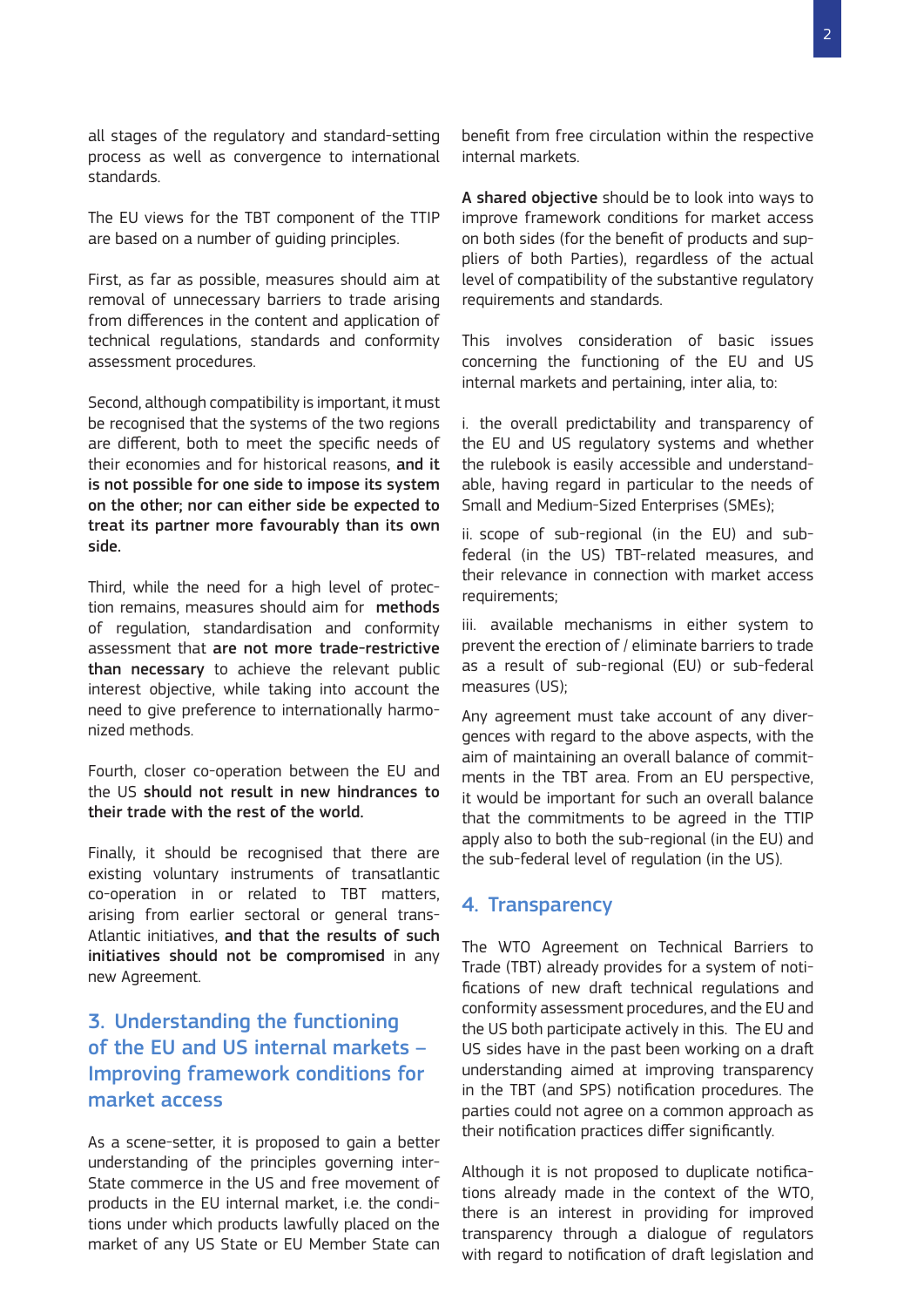replies to written comments received from the other party. In this context, notification of all draft technical regulations and conformity assessment procedures (including proposed new legislation), regardless of the initiator of the proposal in compliance with Articles 2.9 and 5.6 of the TBT Agreement, as well as the possibility to receive feedback and discuss the written comments made to the notifying party in compliance with Articles 2.9.4 and 5.6.4 of the TBT Agreement shall be ensured. Of particular importance will be the possibility to receive written replies to comments and the ability of regulators to communicate with each other during the comments procedures.

The possibility to provide for an advanced information exchange between regulators, before the TBT notifications are carried out, may also be examined in this chapter or the context of cross-cutting disciplines. The Agreement might make it possible to identify sectors that would be of interest for such an exchange to take place at a preliminary stage.

#### 5. Technical regulations

Divergent technical regulations act as barriers to transatlantic trade. Clearly, there is a gain from removing unnecessary duplicative compliance costs in the transatlantic market. There is also a potential gain to be had through measures such as improvements in information transfer and regulatory co-operation, and where possible through measures towards convergence – or at least, compatibility - of the parties' regulations themselves. This Section outlines some mechanisms and tools that could contribute to achieving this goal.

#### *5.1 Harmonisation or acceptance of technical regulations*

Addressing potential differences at the source is more effective than removing barriers that have found their way into our respective regulatory systems. Where neither side has regulations in place, the making of common – or at any rate coherent – technical regulations may be considered by the Parties. Wherever appropriate, consistent with Article 2.8 of the TBT Agreement, consideration should be given to basing such common / coherent regulations on product requirements in terms of performance rather than detailed design prescriptions. The EU's positive experience of the "New Approach" as a method of regulating based on setting "essential requirements" for health and safety without prescribing specific technical solutions, which themselves are laid down in supporting voluntary standards, shows that this is, for large industrial product sectors, a very efficient, flexible and innovation-friendly regulatory technique.

Wherever possible, global harmonization of technical requirements should be pursued in the framework of international agreements / organisations in which both the EU and the US participate. This would then allow both sides to recognise each other's technical regulations as equivalent, as was done for instance with the 2004 Mutual Recognition Agreement on marine safety equipment, where equivalence rests on the parties' legislations being aligned with certain International Maritime Organisation Conventions.

Another practical example is the area of electric vehicles (EVs) where EU and US collaborate closely in UNECE on global technical regulations (GTRs) relating to safety and environmental aspects. Such an approach is perhaps difficult to achieve in the general case; but there may be sectors – particularly related to the regulation of innovative technologies, or where international regulatory activity exists or is planned – where it might be found profitable. Provision for such a process might be included.

#### *5.2 The reference to standards in technical regulations*

Standards are often referenced in legislation, as a means of determining compliance with technical regulations. Such standards ought in principle to be left voluntary, in order to allow sufficient flexibility for industry to choose the technical solution that best fits its needs, thus also stimulating innovation. In general, consistent with Article 2.8 of the TBT Agreement, which favours the use of performance-based technical requirements, mandatory legislation should neither copy nor reference standards (thereby making them mandatory themselves); ideally, mandatory legislation should only set general requirements (e.g. health, safety, and the protection of the environment) and then leave flexibility to the market as to how compliance should be assured.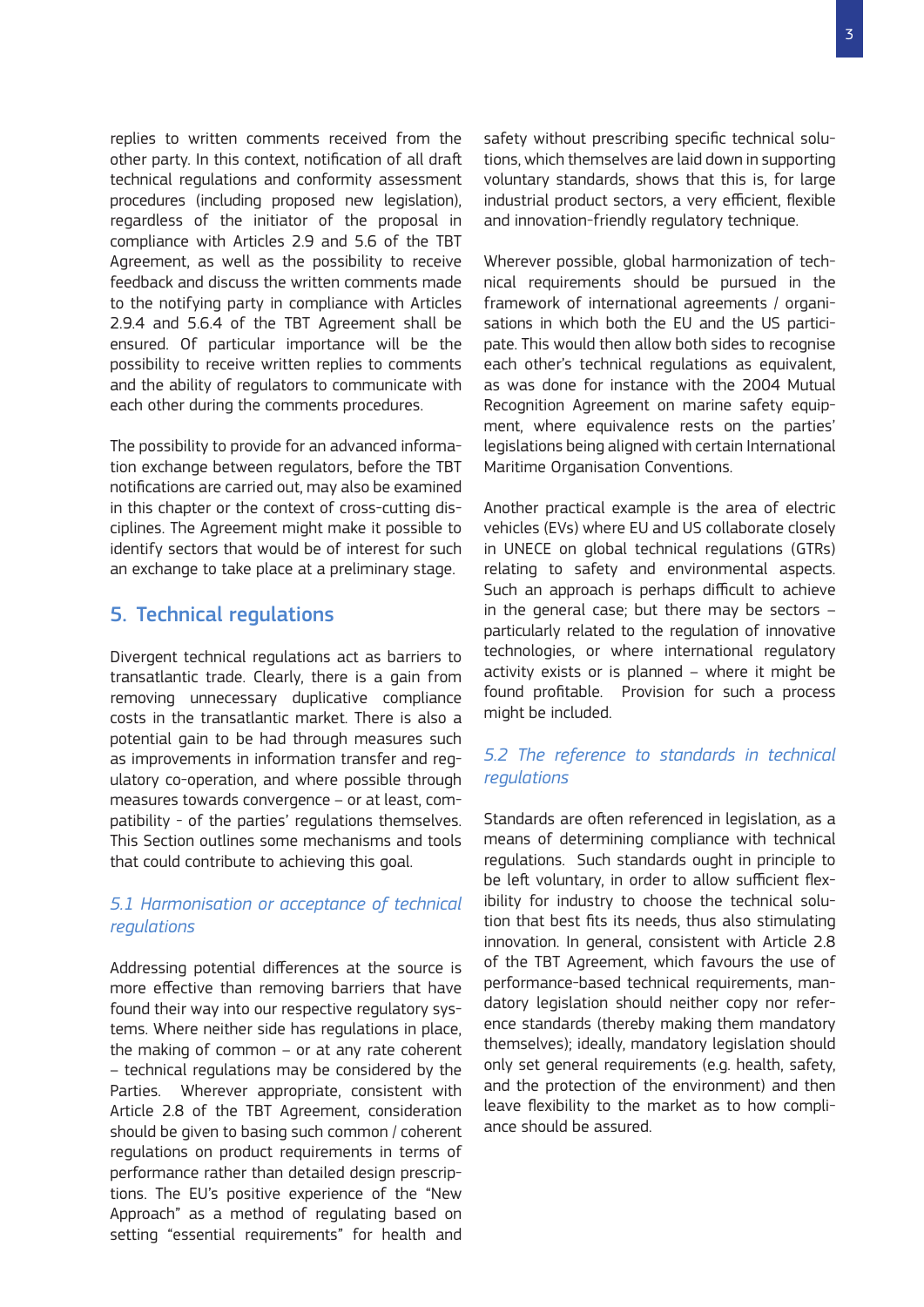#### *5.3 Sub-regional and sub-federal technical legislation*

Both the EU and the US have decentralised structures in which the States or Member States have some freedom to regulate.

As regards placing of products on the market, the EU is a single entity: on the one hand, compliance with harmonised technical requirements at EU level gives full access the whole EU market while, on the other hand, for those products / risks where national requirements apply in the absence of EU legislation, effective circulation throughout the EU is ensured by the application of the principle of mutual recognition of national requirements derived from the case-law of the European Court of Justice interpreting the EU Treaty provisions on free movement of goods. Strict procedures safeguarding the rights of economic operators apply when EU Member States intend to restrict the free movement of products. In addition, Member States are not permitted to erect new national barriers to trade and a specific notification procedure for draft national technical regulations has been in place for almost 30 years, effectively preventing new intra-EU obstacles to trade as a result of national regulations.

It is understood that the scope of the federal US Government is analogously limited, insofar as some States are permitted to make autonomous technical regulations for application on their own territory. Several submissions received in response to the various public consultations on the TTIP report on EU exporters' difficulties with accessing and understanding the rules they have to comply with to gain access to the US market, in particular where multiple layers of regulation (federal/ state/ municipality) coexist.

As stated under Section 3 above, while taking into account any divergences with regard to the above aspects, the EU considers that the aim of maintaining an overall balance of commitments in the TBT area can only be achieved if both the sub-regional (in the EU) and the sub-federal (in the US) regulations are covered.

#### *5.4 The TBT Agreement*

All of what is proposed here is considered to be consistent with, and supplementary to, the WTO TBT Agreement, to which both EU and US are signatories. Consideration should be given to incorporating the TBT Agreement into this agreement, in order to make its terms part of the agreement, and to allow disputes arising out of its terms to be dealt with bilaterally.

# 6. Standardisation

## *6.1 The EU and US approaches to standard setting and international standards*

The convergence of standards and technical regulations on the basis of the use of international standards is one of the most significant tools to facilitate trade. This is acknowledged by the WTO, which puts significant emphasis on international standards (e.g. in the TBT or SPS Agreements). The EU is therefore a major supporter of the international standard-setting system. Agreeing on common standards at international level is the best way to avoid costs related to differences in product development and proliferation of different (often conflicting) technical requirements.

Although in some areas (such as electronics), the use of international standards is widespread in both Parties, there are a number of sectors where differences resulting from their different standard setting practices may create unnecessary barriers to trade. Efforts to reconcile these diverging views and systems have been high on the bilateral agenda for years. Further consideration should be given to improving links between the systems, while allowing each to maintain its distinctive character. This may offer an opportunity for progress in specific areas such as innovative products and technologies (e.g. electric vehicles, IT, green chemistry, bio-based products, cloud computing).

## *6.2 Implementing the "bridge-building" document*

In a joint document adopted in November 2011, entitled "Building bridges between the US and EU standards systems", the EU and the US agreed on specific actions to improve each side's processes for the use of voluntary standards in regulation. Mechanisms should be created to promote cooperation and coherence in this area, in view of minimizing unnecessary regulatory divergences and better aligning the respective regulatory approaches.

The EU side has given a political commitment that in its standardisation requests to the three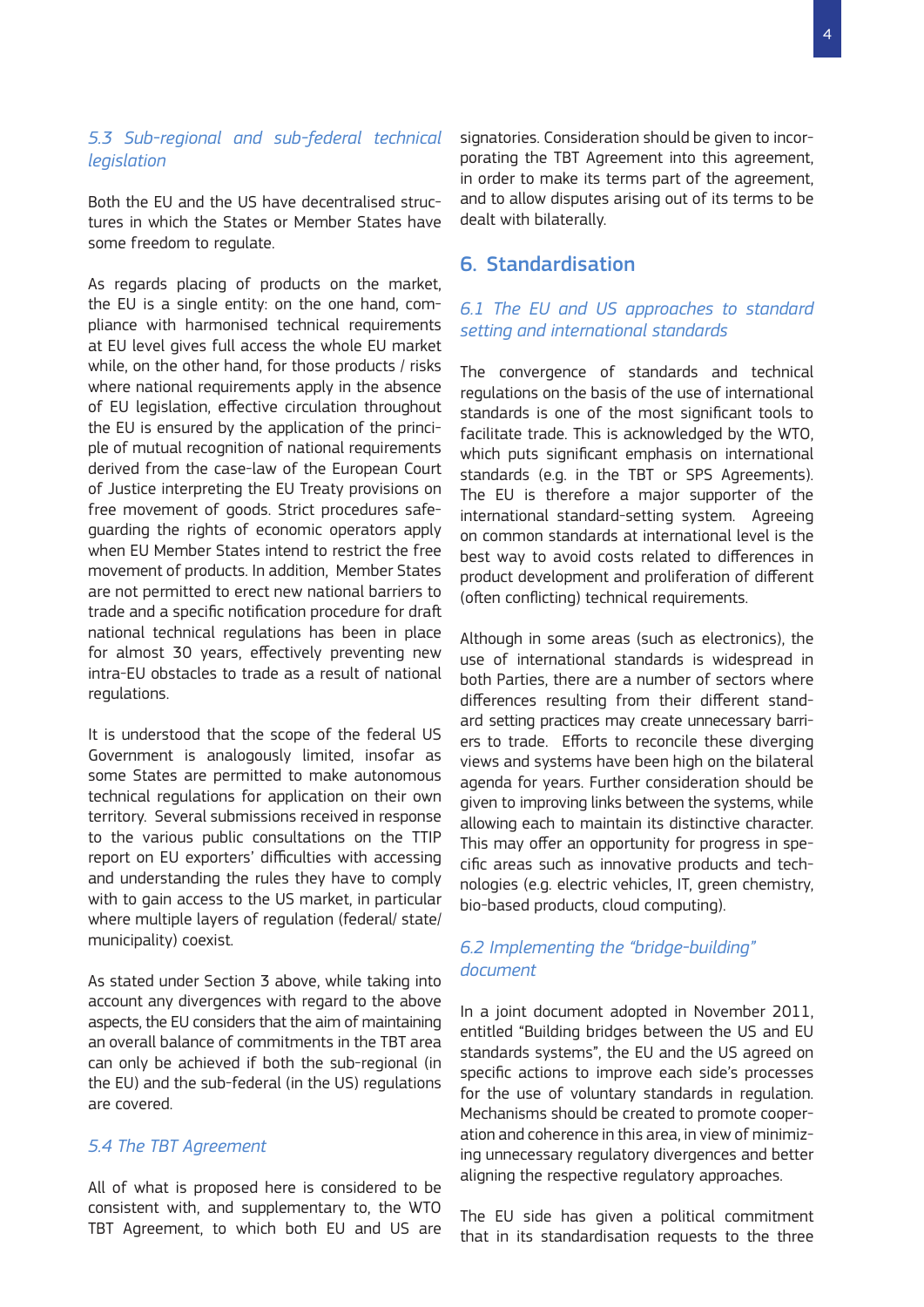European Standardisation Organisations (ESOs) (European Committee for Standardization - CEN, European Committee for Electrotechnical Standardization - CENELEC and European Telecommunications Standards Institute - ETSI) the European Commission will instruct them to consider, as a basis for EU regional standards, "consensus standards developed through an open and transparent process and that are in use in the global marketplace".

The US side has given a political commitment to instruct federal agencies to consider international standards when developing regulatory measures, consistent with law and policy.

Furthermore, both sides gave a political commitment to encourage the ESOs and the American National Standardisation Institute (ANSI) to strengthen transparency and facilitate comments by stakeholders on draft standards.

#### *6.3 Improving cooperation on common standards to further the development of international standards*

Improved cooperation between US and EU standardisation bodies should be sought, including the development of joint programmes of work, and the use  $-$  or potential use  $-$  of the resulting common standards in connection with legislation. The results of bilateral cooperation should be also used to further global harmonization through the development of international standards.

There may be areas in which the development of common or technically equivalent standards could be considered. A mechanism by which the EU and US standards systems could – by common agreement – work on common standards, for transposition in both economies, might be developed (maybe in the form of a common web-based standardisation platform).

Clearly the preference would be for such common standards to be developed by international standardisation organisations and such a bilateral approach could not apply in the general case, but the possibility should be considered in some areas of mutual interest. At any rate, exchange of technical information between expert committees in the development of standards, while leaving the possibility for each side to provide standards to the market later on, should be considered and encouraged.

#### *6.4 Co-operation in international standards bodies*

The US, and the EU Member States, or their respective national standardisation bodies, as the case may be, are members of several international standardisation organisations, and as developed economies, share an interest in the development of coherent and advanced standards that are acceptable world-wide to their trade partners. Consideration could be given to systematic co-operation in the context of such bodies, possibly with exchange of technical data, common actions within such bodies, and commitment to transposing the results.

#### *6.5 Specific technical areas*

The above is intended to address the general case. There are a number of distinct technical areas in which the Parties already co-operate more closely, such as in motor vehicles, pharmaceuticals and medical devices. The Agreement should encourage the development of similar sectoral mechanisms, and be flexible enough to take into account the specific nature of the products, and the existing and planned standardizing and regulatory structures.

## 7. Conformity assessment

#### *7.1 Similarities and divergences in the systems of the Parties*

Although the desired level of consumer and other users' protection might be considered broadly similar in the parties, regulators on either side of the Atlantic have developed different approaches to the conformity assessment of specific products and risks. For example, the US requires third party testing or certification for a number of products for which the EU requires only a suppliers' declaration of conformity (SDoC), e.g., safety of electrical products, and machinery. In other sectors, different conformity assessment requirements apply owing to the differences in the classification of the product; for example, in the EU there is a specific regulation for cosmetic products, while the US either does not specifically regulate them or classifies them as Over the Counter Drugs (OTCs), which sometimes implies a stricter regulatory regime.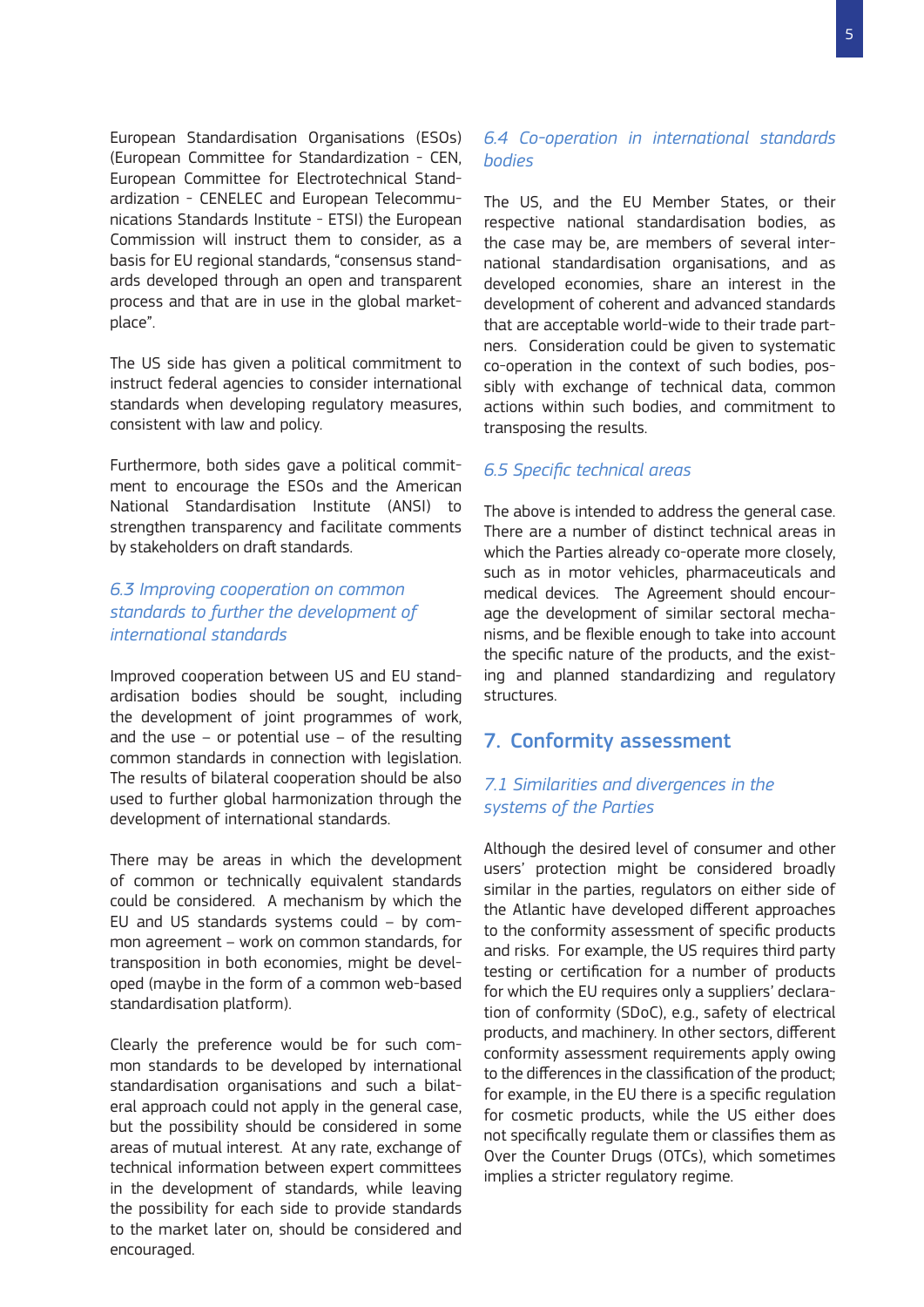While differences of this kind should of necessity be respected, some attempts to reduce the obstacles to trade arising from such differences between the respective systems should be considered.

#### *7.2 The level of conformity assessment applied to products*

The EU largely does not require mandatory third party certification for many products considered of low risk, and instead relies on more tradefacilitative solutions, such as manufacturers' selfdeclaration of conformity, with a freedom to perform any necessary testing in a laboratory of the manufacturer's choice.

Deeply rooted regulatory traditions may be difficult to change. While we should not abandon hopes to achieve greater compatibility of our conformity assessment regimes in those areas over time, we should pragmatically acknowledge that prospects for substantial convergence will generally be less promising than in new areas linked to innovative technologies or emerging risks.

However, as both the US and EU regularly re-evaluate the regulations applicable to different industrial sectors over time, some re-evaluation might be possible on a common basis when it is prompted by the same reasons (such as significant but similar market changes in both the EU and the US, changes in technology or supply chain management, or major safety issues such as the parallel substantial revision of both EU and US toy safety legislation triggered by similar concerns regarding gaps in legislation and supply chain control). These opportunities should not be missed to explore potential convergence not only as regards the technical product requirements but also in the level of certification required. Where there is demand in the market for such regulatory revision, it might be made a priority.

A future commitment might be explored by which regulators on both sides, when introducing new rules, agree in principle (as set out in the TBT agreement) to apply common criteria with a view to identifying the least trade restrictive means of conformity assessment, commensurate with the relevant risks.

In areas where registration / authorisation procedures and similar requirements apply in both Parties, approaches could be devised to make such procedures as compatible as possible and identify opportunities for administrative simplification that would alleviate burdens for manufacturers and facilitate their business under both systems.

#### *7.3 Mutual recognition of conformity assessment*

In situations where there is a valid case for mutual recognition (e.g., where the Parties both require third party conformity assessment), experience has shown that the application of mutual recognition is much more successful when based on similar requirements, usually based themselves on an international standard and/or an international agreement / scheme; furthermore, it is preferable from a trade-facilitation perspective if the agreement / scheme is not closed or applied bilaterally only, but open to several partners who apply the international standard and wish to be part of the agreement / scheme (e.g. the UN 1958 Agreement on harmonization of technical requirements for motor vehicles, the OECD Mutual Acceptance of Data system for chemicals, the IECEE CB scheme for electronics, etc.).

Usually, the concept of 'mutual recognition' is applicable to conformity assessment procedures (e.g. testing, certification). Mutual recognition of conformity assessment, in the absence of convergence of the substantive requirements underlying conformity assessment (i.e. similar technical requirements or standards) delivers limited market access benefits – such agreements are cumbersome and onerous to apply, and do not offer any incentive for the partners in question to bring their systems closer together. Furthermore, in cases where there may be differences between the level of development or regulatory rigour of the partners, there is also a basic issue of confidence in each other, undermining the commitment to mutual recognition.

The 1998 Mutual Recognition Agreement has been successful only in two areas: telecommunications, and electromagnetic compatibility (though in the latter the EU no longer applies third party certification). It is therefore not proposed to consider extending the 1998 MRA in its present form to new areas. In the other areas that it nominally covers as well in any additional specific, mutually agreed sectors, other approaches to facilitate conformity assessment may be considered at a sectoral level.